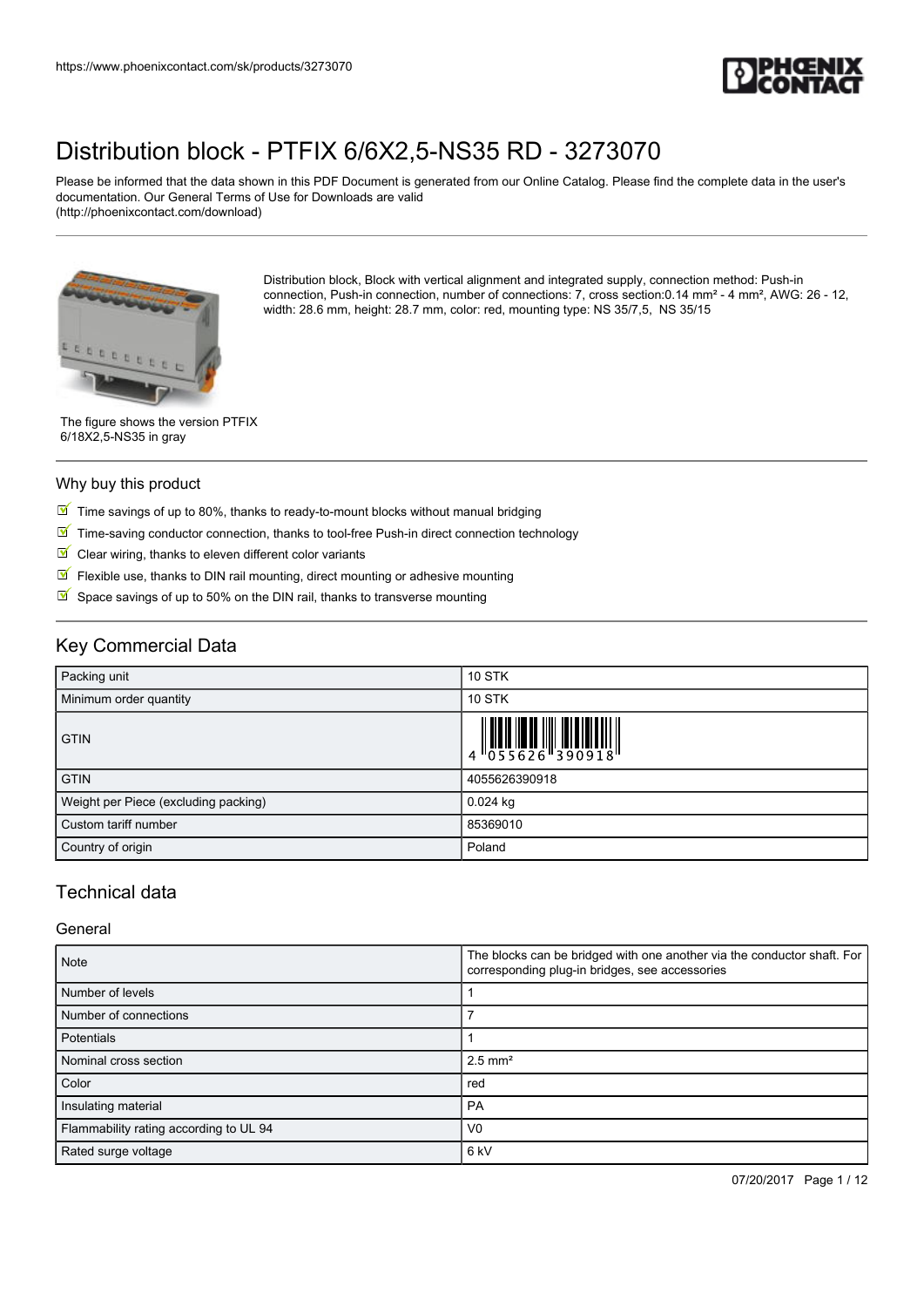

# Technical data

### General

| Degree of pollution                             | 3                                                                                                        |  |
|-------------------------------------------------|----------------------------------------------------------------------------------------------------------|--|
| Overvoltage category                            | Ш                                                                                                        |  |
| Insulating material group                       |                                                                                                          |  |
| Maximum power dissipation for nominal condition | 1.31 W (the value is based on one connection block and is multiplied<br>according to the pin assignment) |  |
| Maximum load current                            | 24 A                                                                                                     |  |
| Nominal current $I_N$                           | 24 A                                                                                                     |  |
| Nominal voltage $U_N$                           | 500 V                                                                                                    |  |
| Maximum load current                            | 57 A (with 10 mm <sup>2</sup> conductor cross section)                                                   |  |
| Nominal current $I_N$                           | 41 A (with 6 mm <sup>2</sup> conductor cross section)                                                    |  |
| Nominal voltage $U_N$                           | 500 V                                                                                                    |  |
| Open side panel                                 | No                                                                                                       |  |

#### Dimensions

| Width            | 28.6 mm |
|------------------|---------|
| Length           | 58.1 mm |
| Height           | 28.7 mm |
| Height NS 35/7,5 | 32.1 mm |
| Height NS 35/15  | 39.6 mm |

#### Connection data

| Connection method                                                          | Push-in connection    |
|----------------------------------------------------------------------------|-----------------------|
| Connection in acc. with standard                                           | IEC 60947-7-1         |
| Conductor cross section solid min.                                         | $0.14 \text{ mm}^2$   |
| Conductor cross section solid max.                                         | $4 \text{ mm}^2$      |
| Conductor cross section AWG min.                                           | 26                    |
| Conductor cross section AWG max.                                           | 12                    |
| Conductor cross section flexible min.                                      | $0.14 \, \text{mm}^2$ |
| Conductor cross section flexible max.                                      | $2.5$ mm <sup>2</sup> |
| Min. AWG conductor cross section, flexible                                 | 26                    |
| Max. AWG conductor cross section, flexible                                 | 14                    |
| Conductor cross section flexible, with ferrule without plastic sleeve min. | $0.14 \text{ mm}^2$   |
| Conductor cross section flexible, with ferrule without plastic sleeve max. | $2.5$ mm <sup>2</sup> |
| Conductor cross section flexible, with ferrule with plastic sleeve min.    | $0.14 \, \text{mm}^2$ |
| Conductor cross section flexible, with ferrule with plastic sleeve max.    | $2.5$ mm <sup>2</sup> |
| Stripping length                                                           | 8 mm  10 mm           |
| Internal cylindrical gage                                                  | A <sub>3</sub>        |
| Connection method                                                          | Push-in connection    |
| Connection in acc. with standard                                           | IEC 60947-7-1         |
| Conductor cross section solid min.                                         | $0.5$ mm <sup>2</sup> |
| Conductor cross section solid max.                                         | $10 \text{ mm}^2$     |
| Conductor cross section AWG min.                                           | 20                    |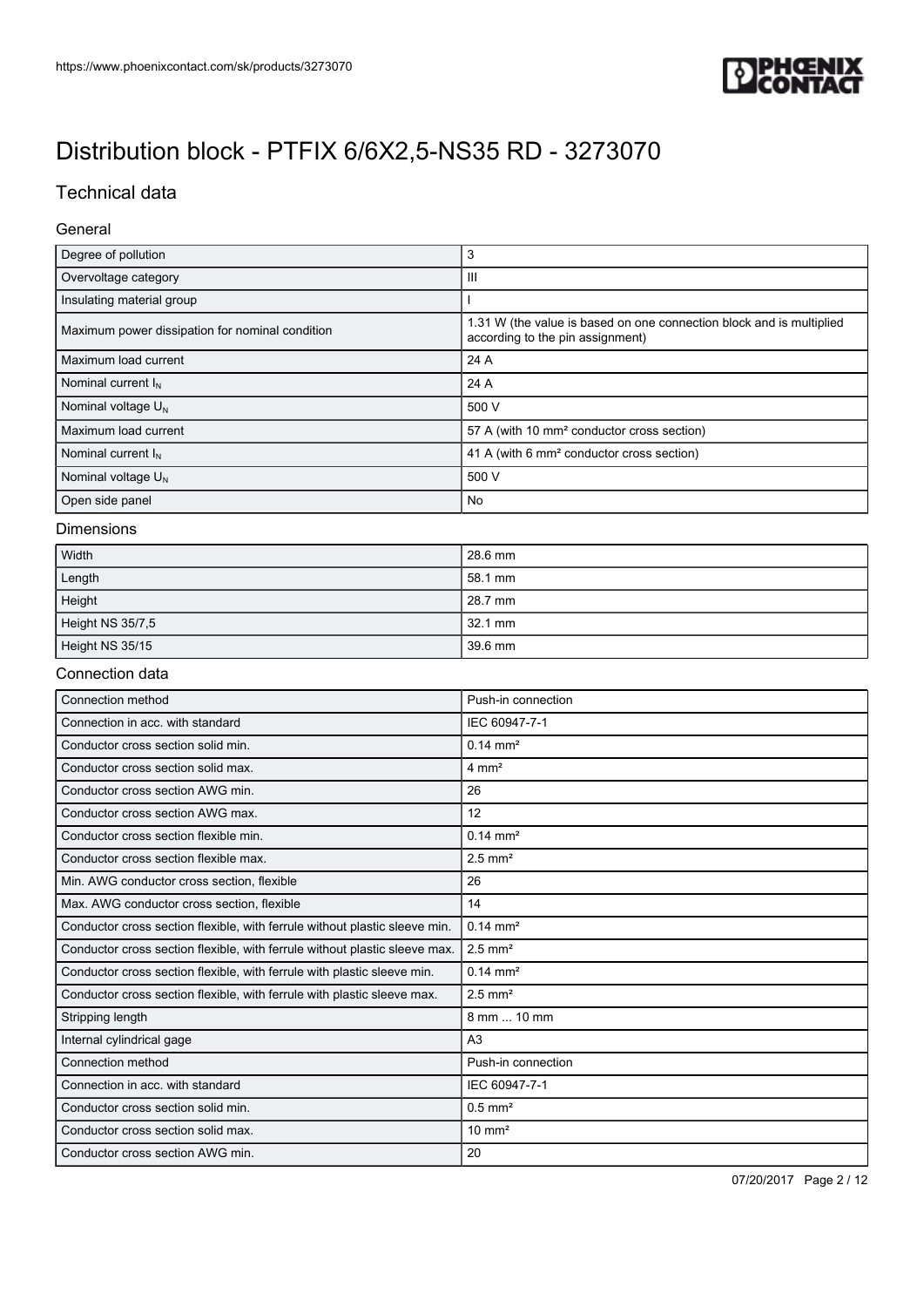

# Technical data

### Connection data

| Conductor cross section AWG max.                                                           | 8                     |
|--------------------------------------------------------------------------------------------|-----------------------|
| Conductor cross section flexible min.                                                      | $0.5$ mm <sup>2</sup> |
| Conductor cross section flexible max.                                                      | $6 \text{ mm}^2$      |
| Min. AWG conductor cross section, flexible                                                 | 20                    |
| Max. AWG conductor cross section, flexible                                                 | 10                    |
| Conductor cross section flexible, with ferrule without plastic sleeve min.                 | $0.5$ mm <sup>2</sup> |
| Conductor cross section flexible, with ferrule without plastic sleeve max.                 | $6 \text{ mm}^2$      |
| Conductor cross section flexible, with ferrule with plastic sleeve min.                    | $0.5$ mm <sup>2</sup> |
| Conductor cross section flexible, with ferrule with plastic sleeve max.                    | $6 \text{ mm}^2$      |
| 2 conductors with same cross section, stranded, TWIN ferrules with<br>plastic sleeve, min. | $0.5$ mm <sup>2</sup> |
| 2 conductors with same cross section, stranded, TWIN ferrules with<br>plastic sleeve, max. | $1.5$ mm <sup>2</sup> |
| Stripping length                                                                           | 10 mm  12 mm          |

## Standards and Regulations

| Connection in acc. with standard       | IEC 60947-7-1  |
|----------------------------------------|----------------|
|                                        | IEC 60947-7-1  |
| Flammability rating according to UL 94 | V <sub>0</sub> |

# Drawings

Circuit diagram



# **Classifications**

#### eCl@ss

| eCl@ss 4.0 | 27141121 |
|------------|----------|
| eCl@ss 4.1 | 27141121 |
| eCl@ss 5.0 | 27141120 |
| eCl@ss 5.1 | 27141120 |
| eCl@ss 6.0 | 27141120 |
| eCl@ss 7.0 | 27141120 |
| eCl@ss 8.0 | 27141120 |
| eCl@ss 9.0 | 27141120 |

#### ETIM

| ETIM 3.0 | EC000897 |
|----------|----------|
| ETIM 4.0 | EC000897 |
| ETIM 5.0 | EC000897 |
| ETIM 6.0 | EC000897 |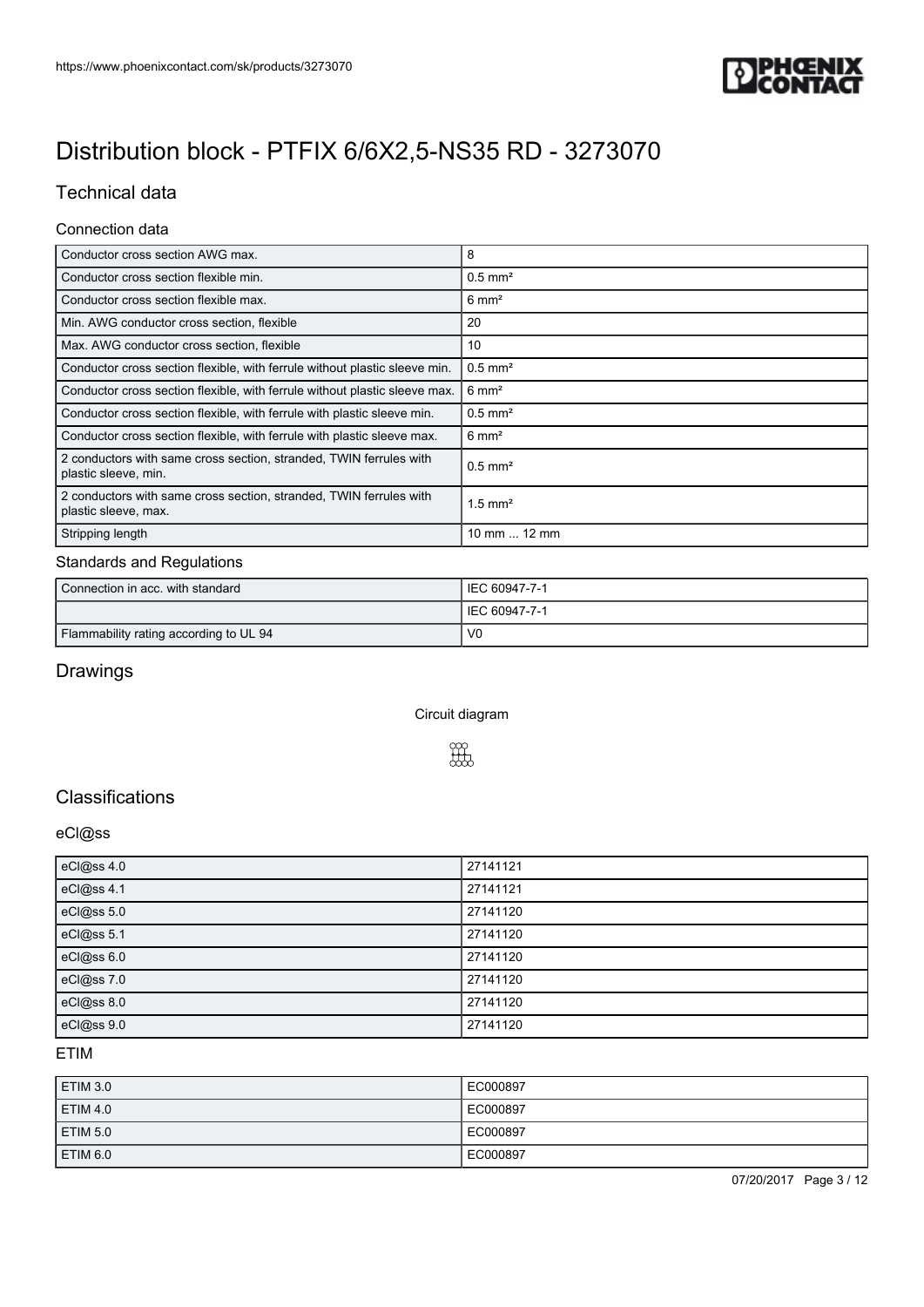

# **Classifications**

### UNSPSC

| UNSPSC 6.01          | 30211811 |
|----------------------|----------|
| <b>UNSPSC 7.0901</b> | 39121410 |
| UNSPSC 11            | 39121410 |
| <b>UNSPSC 12.01</b>  | 39121410 |
| <b>UNSPSC 13.2</b>   | 39121410 |

### Approvals

### Approvals

#### Approvals

UL Recognized / cUL Recognized / cULus Recognized

#### Ex Approvals

f

#### Approval details

| UL Recognized              | http://database.ul.com/cgi-bin/XYV/template/LISEXT/1FRAME/index.htm<br>FILE E 60425<br><b>AT</b> |          |          |  |
|----------------------------|--------------------------------------------------------------------------------------------------|----------|----------|--|
|                            | в                                                                                                | С        |          |  |
| mm <sup>2</sup> /AWG/kcmil | $20 - 8$                                                                                         | $20 - 8$ | $20 - 8$ |  |
| Nominal current IN         | 50 A                                                                                             | 50 A     | 5 A      |  |
| Nominal voltage UN         | 300 V                                                                                            | 300 V    | 600 V    |  |

| cUL Recognized             | Æ,       | http://database.ul.com/cgi-bin/XYV/template/LISEXT/1FRAME/index.htm<br>FILE E 60425 |          |  |
|----------------------------|----------|-------------------------------------------------------------------------------------|----------|--|
|                            | B        | C                                                                                   |          |  |
| mm <sup>2</sup> /AWG/kcmil | $20 - 8$ | $20 - 8$                                                                            | $20 - 8$ |  |
| Nominal current IN         | 50 A     | 50 A                                                                                | 5 A      |  |
| Nominal voltage UN         | 300 V    | 300 V                                                                               | 600 V    |  |



cULus Recognized <http://database.ul.com/cgi-bin/XYV/template/LISEXT/1FRAME/index.htm>

### Accessories

Accessories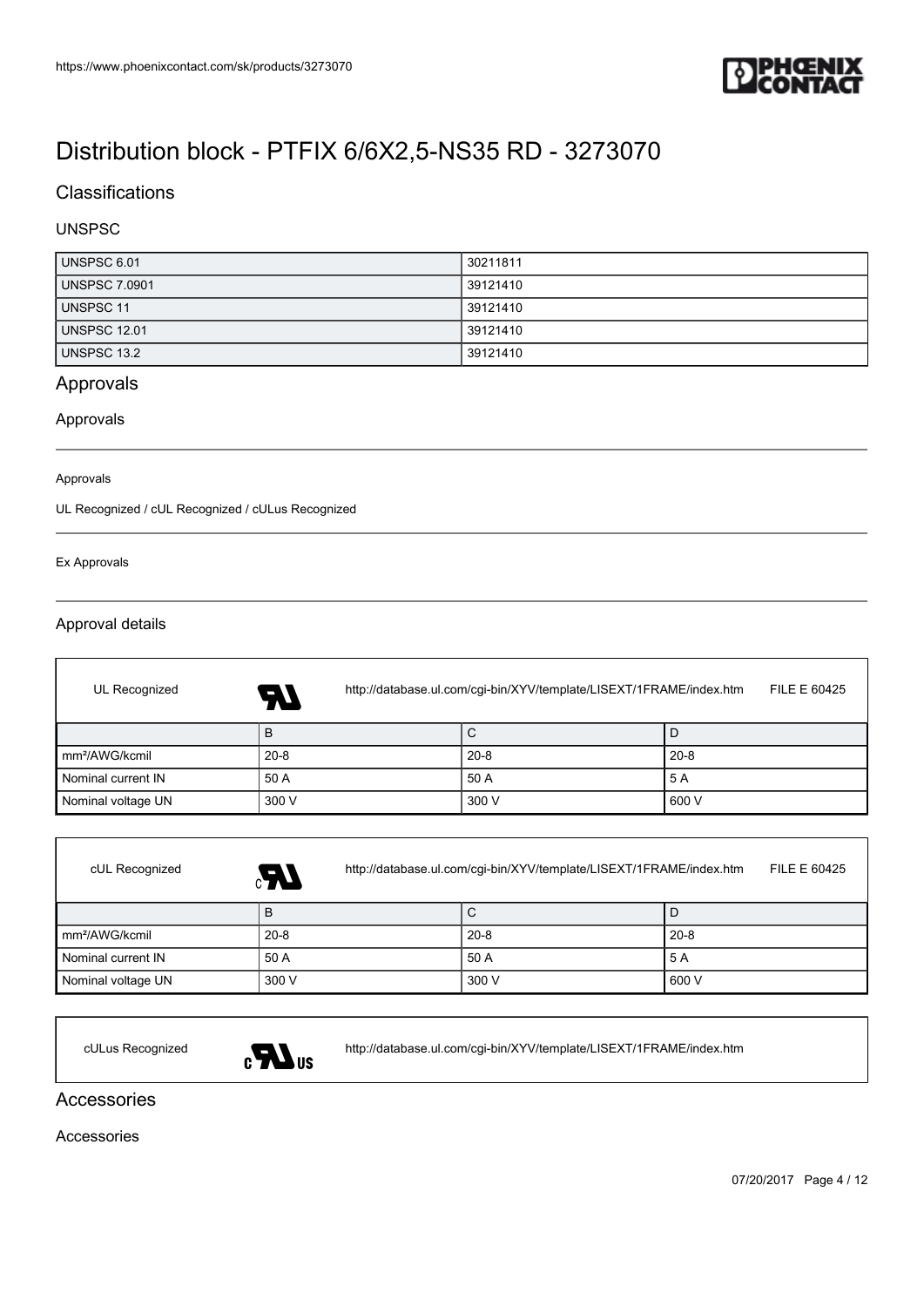

### Accessories

DIN rail

[DIN rail perforated - NS 35/ 7,5 PERF 2000MM - 0801733](https://www.phoenixcontact.com/sk/products/0801733)

DIN rail, material: steel galvanized and passivated with a thick layer, perforated, height 7.5 mm, width 35 mm, length: 2000 mm

[DIN rail, unperforated - NS 35/ 7,5 UNPERF 2000MM - 0801681](https://www.phoenixcontact.com/sk/products/0801681)

DIN rail, material: Steel, unperforated, height 7.5 mm, width 35 mm, length: 2 m

[DIN rail perforated - NS 35/ 7,5 WH PERF 2000MM - 1204119](https://www.phoenixcontact.com/sk/products/1204119)



DIN rail 35 mm (NS 35)

[DIN rail - NS 35/ 7,5 WH UNPERF 2000MM - 1204122](https://www.phoenixcontact.com/sk/products/1204122)



DIN rail 35 mm (NS 35)

[DIN rail, unperforated - NS 35/ 7,5 AL UNPERF 2000MM - 0801704](https://www.phoenixcontact.com/sk/products/0801704)

DIN rail, unperforated, Width: 35 mm, Height: 7.5 mm, Length: 2000 mm, Color: silver

[DIN rail perforated - NS 35/ 7,5 ZN PERF 2000MM - 1206421](https://www.phoenixcontact.com/sk/products/1206421)



DIN rail, material: Galvanized, perforated, height 7.5 mm, width 35 mm, length: 2 m

07/20/2017 Page 5 / 12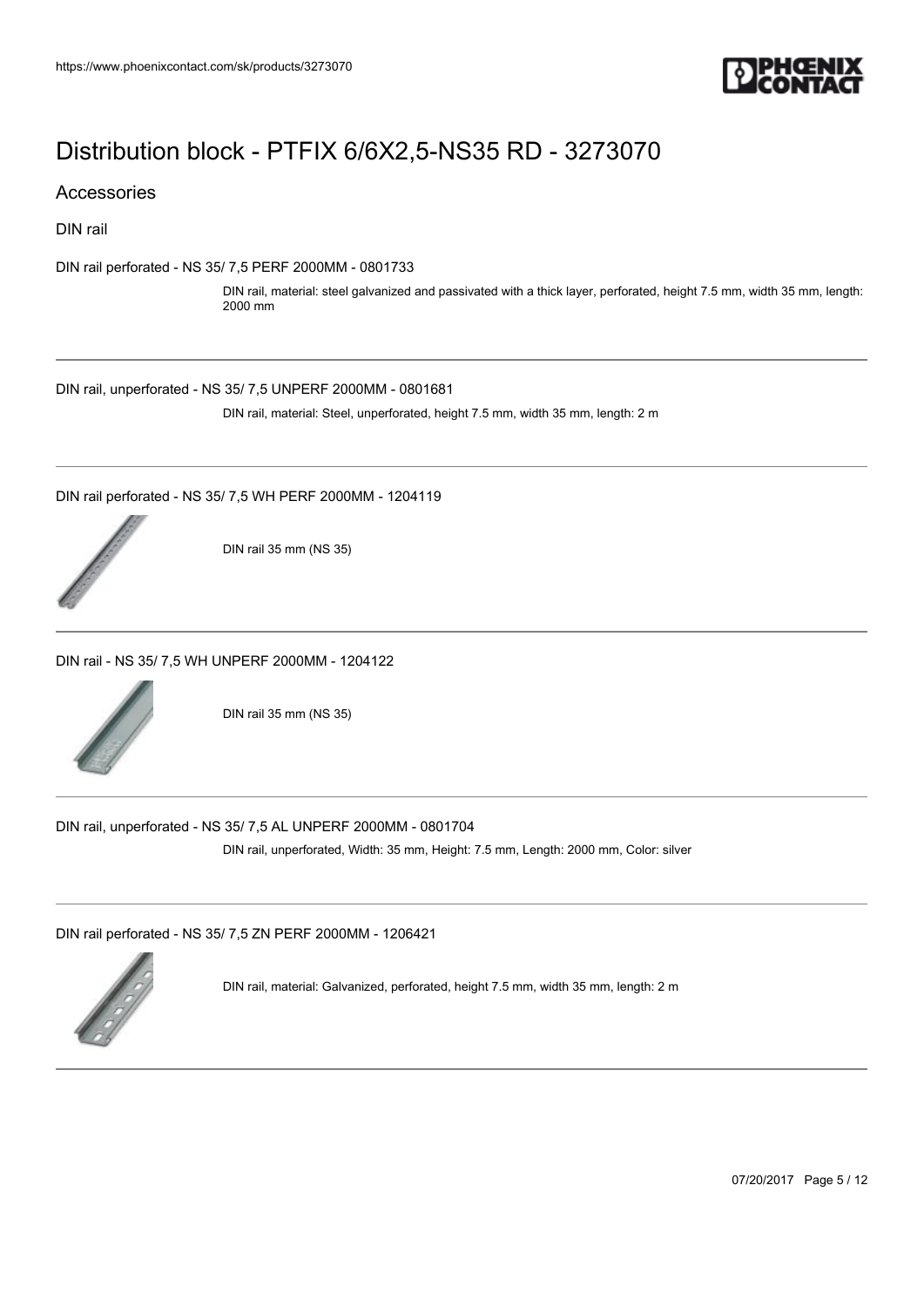

## Accessories

[DIN rail, unperforated - NS 35/ 7,5 ZN UNPERF 2000MM - 1206434](https://www.phoenixcontact.com/sk/products/1206434)



DIN rail, material: Galvanized, unperforated, height 7.5 mm, width 35 mm, length: 2 m

[DIN rail, unperforated - NS 35/ 7,5 CU UNPERF 2000MM - 0801762](https://www.phoenixcontact.com/sk/products/0801762)



DIN rail, material: Copper, unperforated, height 7.5 mm, width 35 mm, length: 2 m

[End cap - NS 35/ 7,5 CAP - 1206560](https://www.phoenixcontact.com/sk/products/1206560)



DIN rail end piece, for DIN rail NS 35/7.5

[DIN rail perforated - NS 35/15 PERF 2000MM - 1201730](https://www.phoenixcontact.com/sk/products/1201730)



DIN rail, material: steel galvanized and passivated with a thick layer, perforated, height 15 mm, width 35 mm, length: 2000 mm

[DIN rail, unperforated - NS 35/15 UNPERF 2000MM - 1201714](https://www.phoenixcontact.com/sk/products/1201714)



DIN rail, material: Steel, unperforated, height 15 mm, width 35 mm, length: 2 m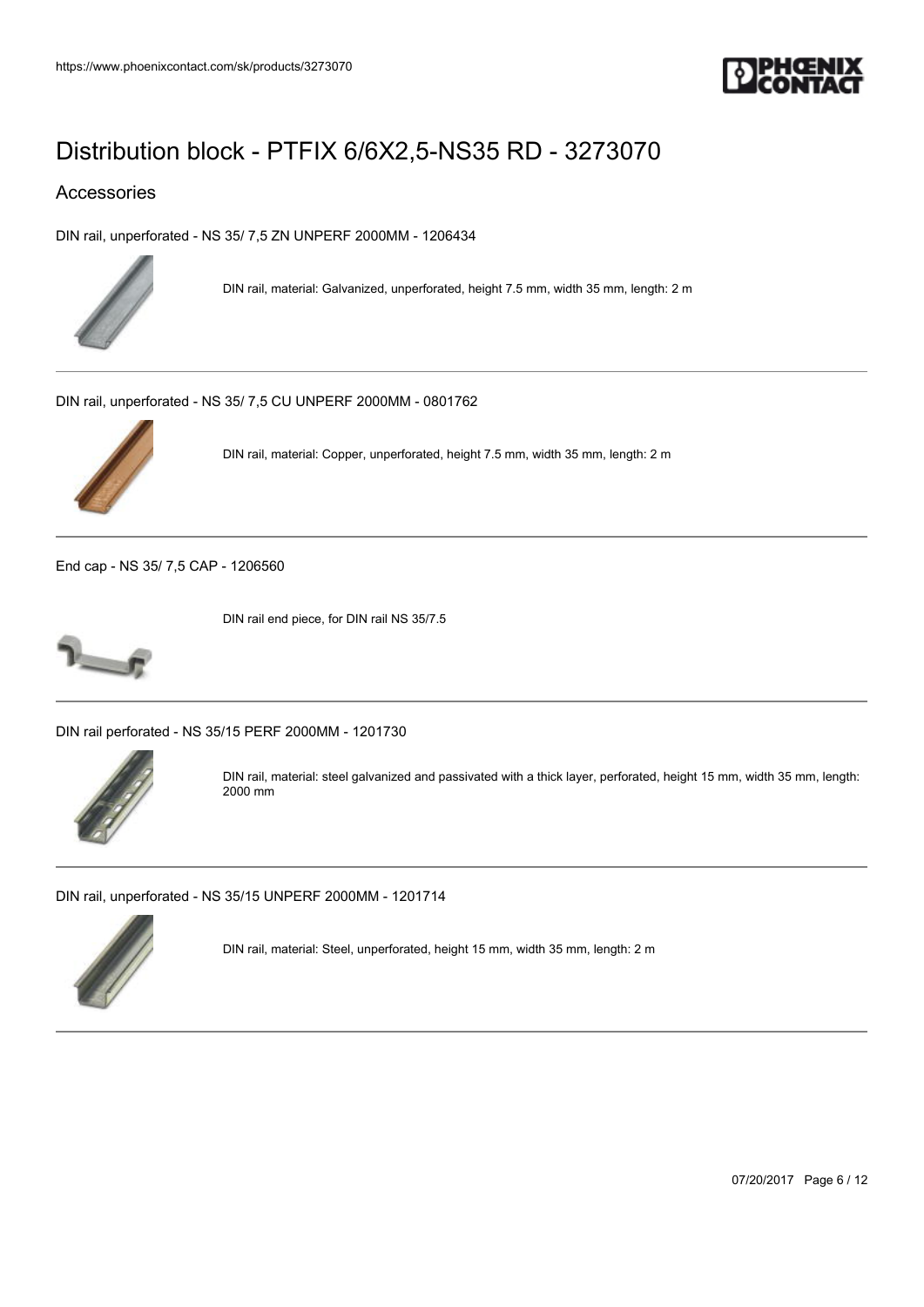

## Accessories

[DIN rail perforated - NS 35/15 WH PERF 2000MM - 0806602](https://www.phoenixcontact.com/sk/products/0806602)



DIN rail 35 mm (NS 35)

[DIN rail - NS 35/15 WH UNPERF 2000MM - 1204135](https://www.phoenixcontact.com/sk/products/1204135)



DIN rail 35 mm (NS 35)

[DIN rail, unperforated - NS 35/15 AL UNPERF 2000MM - 1201756](https://www.phoenixcontact.com/sk/products/1201756)



DIN rail, deep drawn, high profile, unperforated, 1.5 mm thick, material: aluminum, height 15 mm, width 35 mm, length 2000 mm

[DIN rail perforated - NS 35/15 ZN PERF 2000MM - 1206599](https://www.phoenixcontact.com/sk/products/1206599)



DIN rail, material: Galvanized, perforated, height 15 mm, width 35 mm, length: 2 m

[DIN rail, unperforated - NS 35/15 ZN UNPERF 2000MM - 1206586](https://www.phoenixcontact.com/sk/products/1206586)



DIN rail, material: Galvanized, unperforated, height 15 mm, width 35 mm, length: 2 m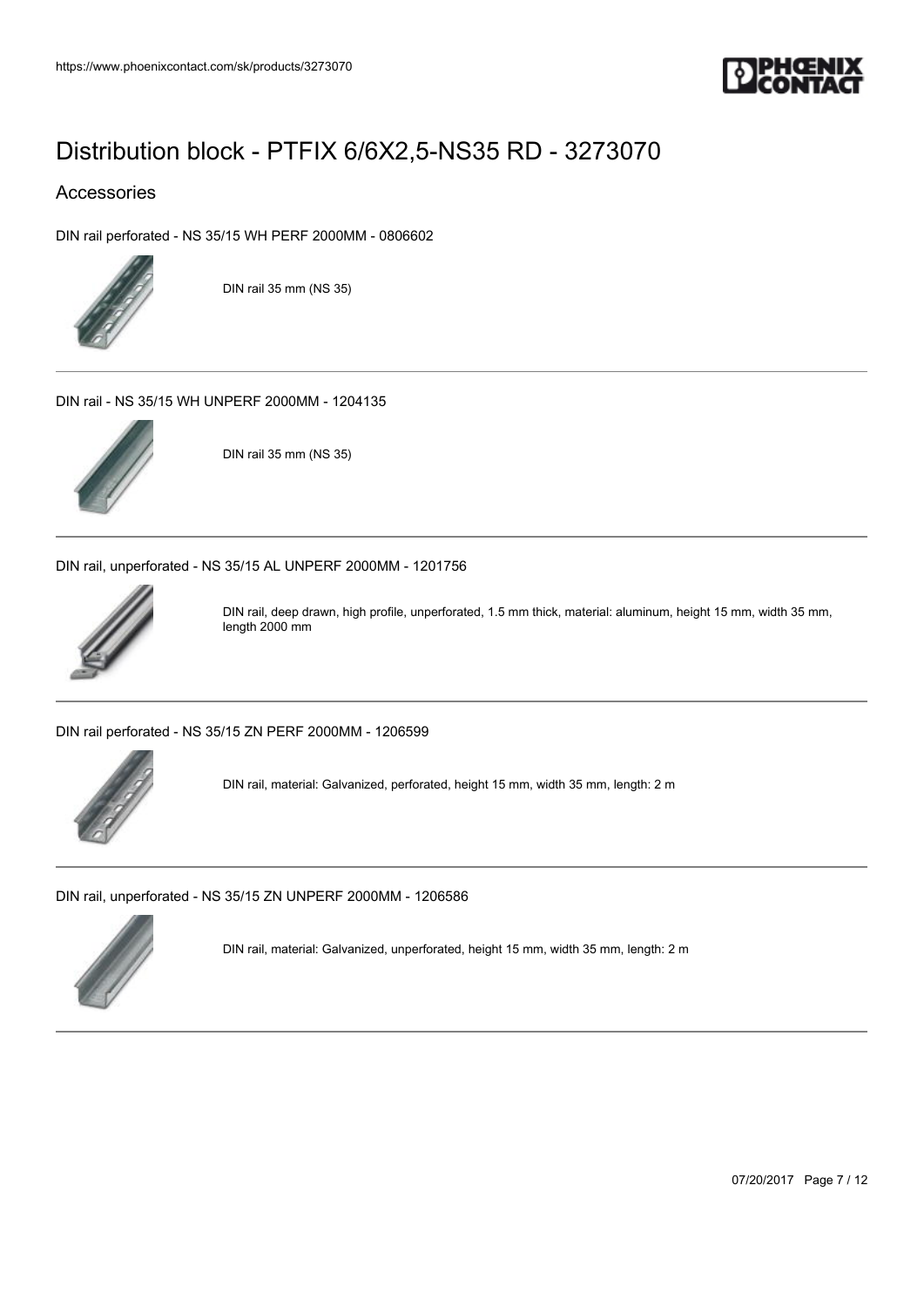

## Accessories

[DIN rail, unperforated - NS 35/15 CU UNPERF 2000MM - 1201895](https://www.phoenixcontact.com/sk/products/1201895)



DIN rail, material: Copper, unperforated, 1.5 mm thick, height 15 mm, width 35 mm, length: 2 m

[End cap - NS 35/15 CAP - 1206573](https://www.phoenixcontact.com/sk/products/1206573)



DIN rail end piece, for DIN rail NS 35/15

Insulating sleeve

[Insulating sleeve - MPS-IH WH - 0201663](https://www.phoenixcontact.com/sk/products/0201663)



Insulating sleeve, color: white

[Insulating sleeve - MPS-IH RD - 0201676](https://www.phoenixcontact.com/sk/products/0201676)



Insulating sleeve, color: red

[Insulating sleeve - MPS-IH BU - 0201689](https://www.phoenixcontact.com/sk/products/0201689)



Insulating sleeve, color: blue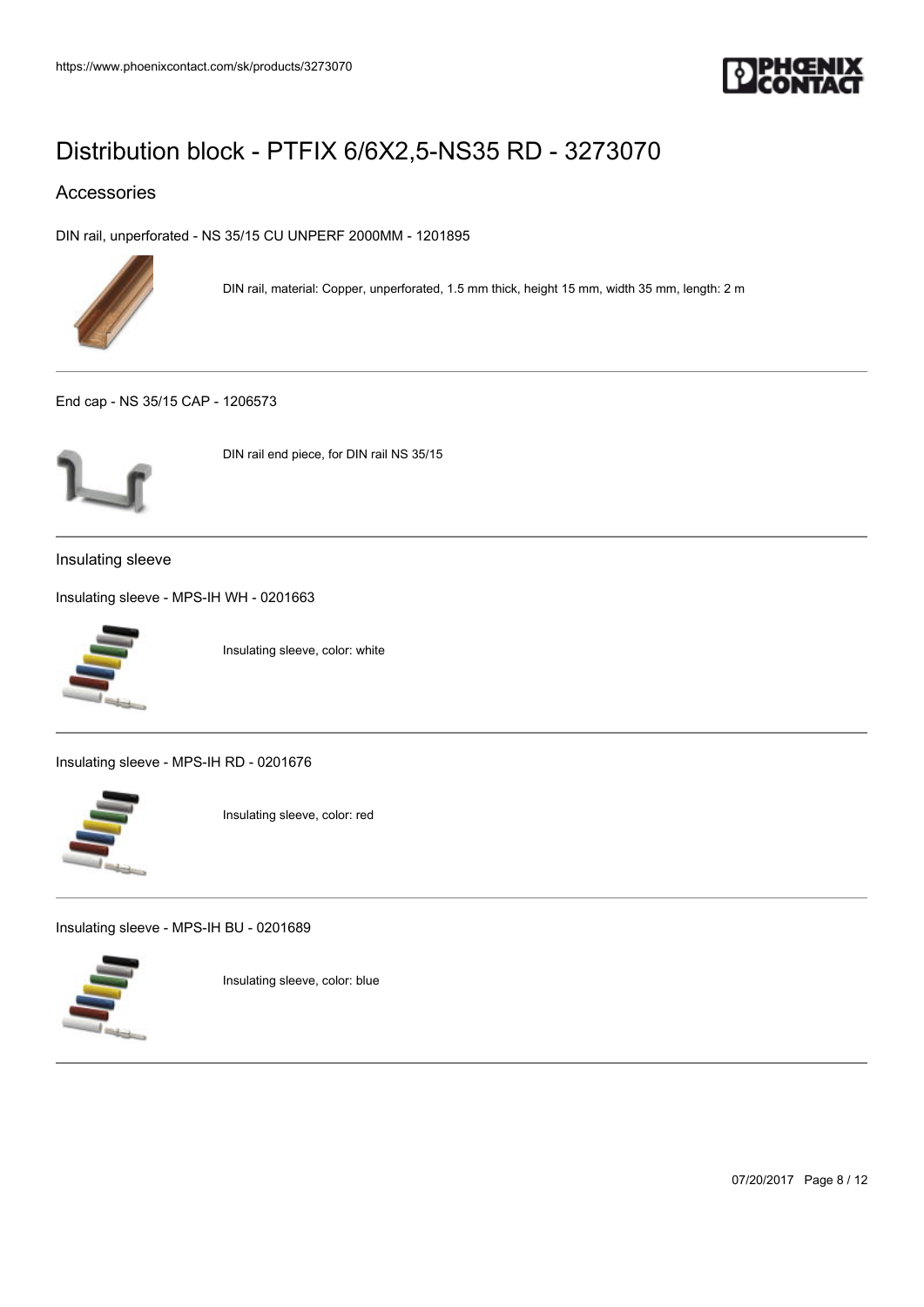

## Accessories

[Insulating sleeve - MPS-IH YE - 0201692](https://www.phoenixcontact.com/sk/products/0201692)



Insulating sleeve, color: yellow

[Insulating sleeve - MPS-IH GN - 0201702](https://www.phoenixcontact.com/sk/products/0201702)



Insulating sleeve, color: green

[Insulating sleeve - MPS-IH GY - 0201728](https://www.phoenixcontact.com/sk/products/0201728)



Insulating sleeve, color: gray

[Insulating sleeve - MPS-IH BK - 0201731](https://www.phoenixcontact.com/sk/products/0201731)



Insulating sleeve, color: black

#### Jumper

[Plug-in bridge - FBS 2-5 - 3030161](https://www.phoenixcontact.com/sk/products/3030161)



Plug-in bridge, pitch: 5.2 mm, length: 22.7 mm, width: 9 mm, number of positions: 2, color: red

07/20/2017 Page 9 / 12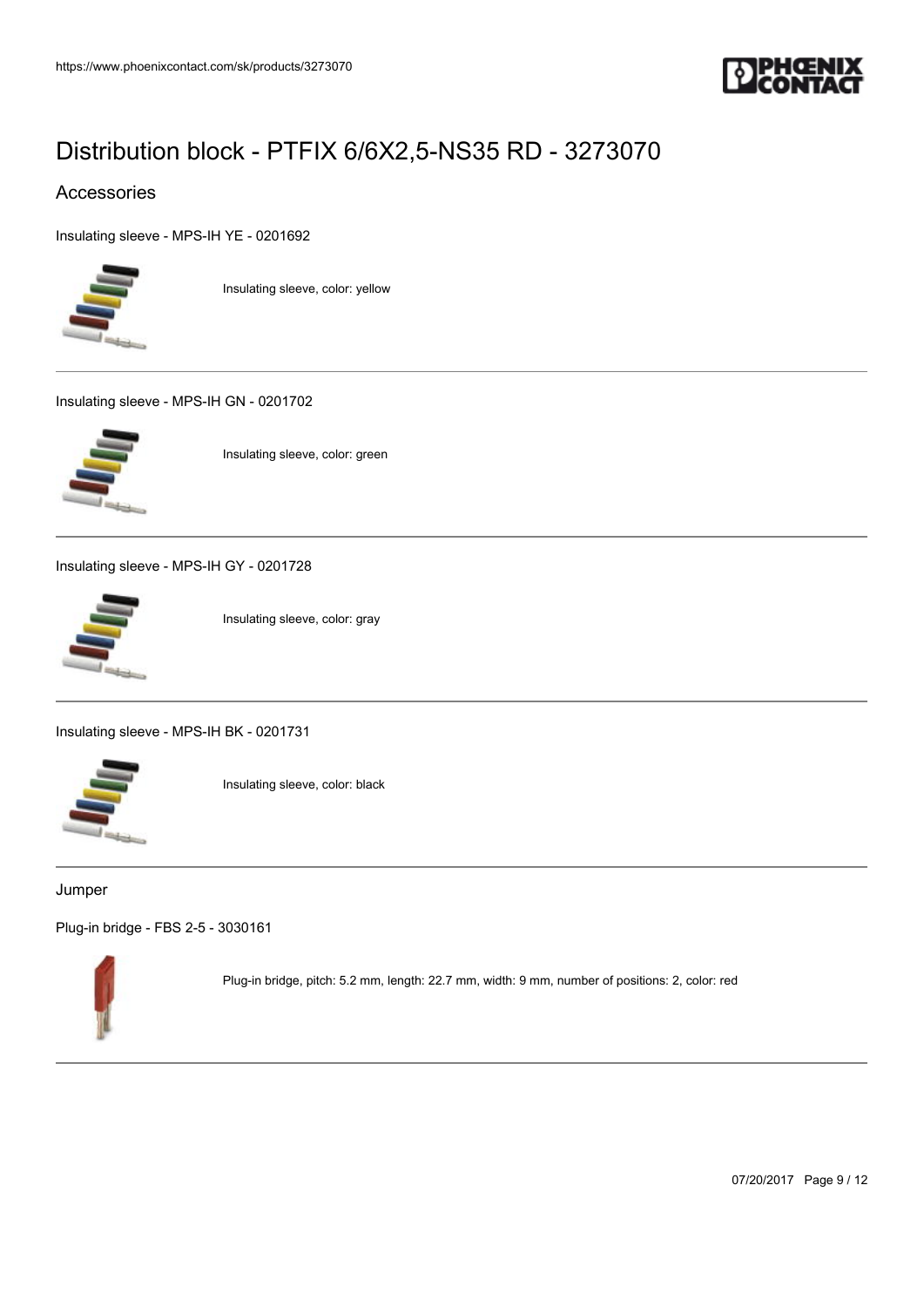

## Accessories

[Plug-in bridge - FBS 2-5 GN - 3032143](https://www.phoenixcontact.com/sk/products/3032143)



Plug-in bridge, pitch: 5.2 mm, number of positions: 2, color: green

[Plug-in bridge - FBS 2-5 BU - 3036877](https://www.phoenixcontact.com/sk/products/3036877)



Plug-in bridge, pitch: 5.2 mm, number of positions: 2, color: blue

[Plug-in bridge - FBS 2-5 GY - 3038969](https://www.phoenixcontact.com/sk/products/3038969)



Plug-in bridge, pitch: 5.2 mm, number of positions: 2, color: gray

## Labeled terminal marker

[Marker card - SK 5/3,8:FORTL.ZAHLEN - 0804183](https://www.phoenixcontact.com/sk/products/0804183)



Marker card, Card, white, labeled, Horizontal: Consecutive numbers 1 - 10, 11 - 20, etc. up to 91 - (99)100, Mounting type: adhesive, for terminal block width: 5 mm, Lettering field: 5 x 3.8 mm

[Marker card - SK 3,8 REEL P5 WH CUS - 0825124](https://www.phoenixcontact.com/sk/products/0825124)



Marker card, can be ordered: By card, white, labeled according to customer specifications, Mounting type: adhesive, for terminal block width: 5 mm, Lettering field: continuous x 3.8 mm

Marker carriers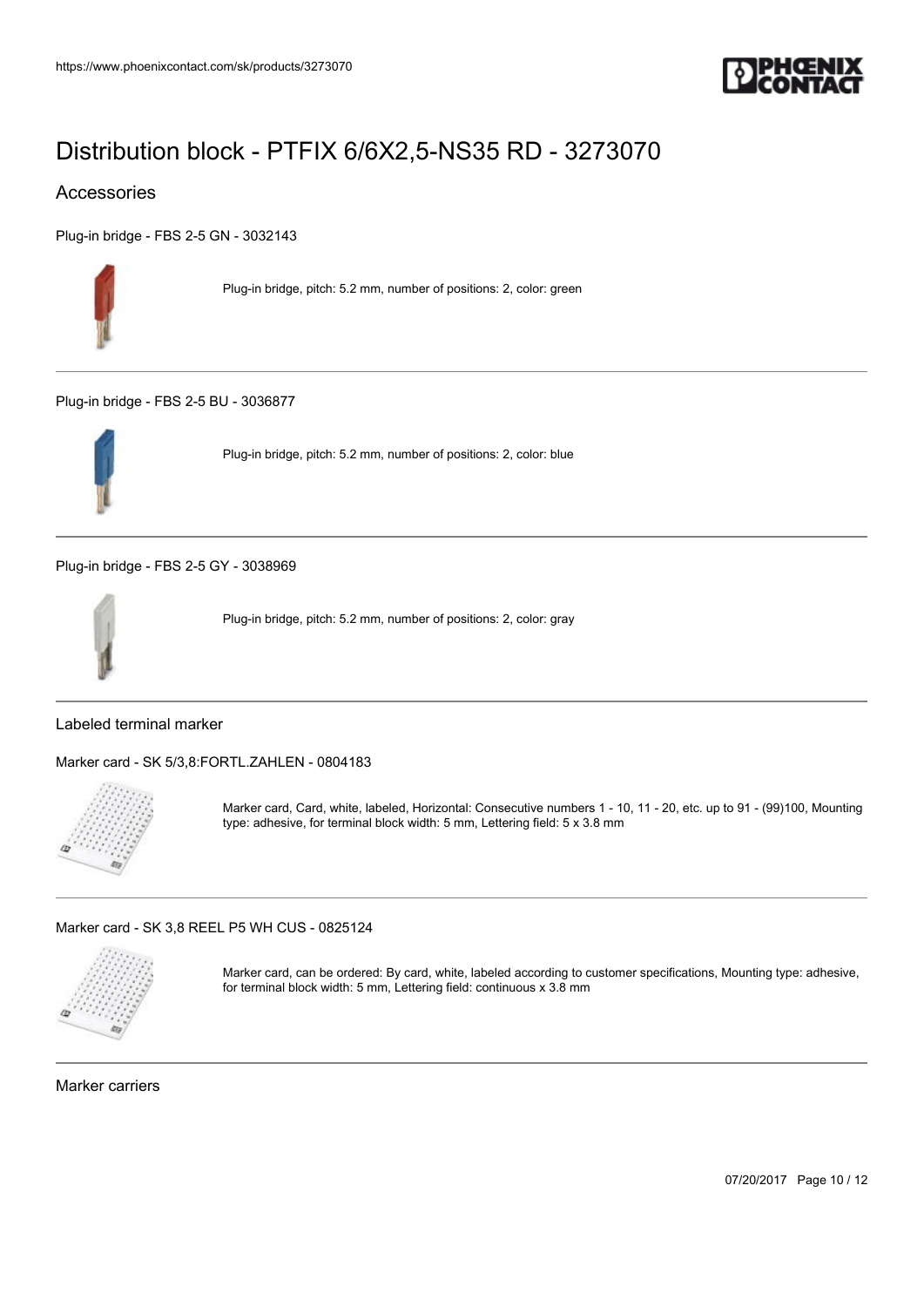

## Accessories

[Terminal strip marker carrier - KLM 2 - 0807575](https://www.phoenixcontact.com/sk/products/0807575)



Terminal strip marker carrier, gray, unlabeled, Mounting type: Plug in, Lettering field: 20 mm x 8 mm

[Terminal strip marker carrier - KLM 3-L - 0814788](https://www.phoenixcontact.com/sk/products/0814788)



Terminal strip marker carrier, height-adjustable, for end brackets CLIPFIX 15, CLIPFIX 35 and CLIPFIX 35-5, can be labeled with BMK...20 x 8 labels, or directly with the M-PEN or X-PEN

Screwdriver tools

[Screwdriver - SZF 1-0,6X3,5 - 1204517](https://www.phoenixcontact.com/sk/products/1204517)



Actuation tool, for ST terminal blocks, also suitable for use as a bladed screwdriver, size: 0.6 x 3.5 x 100 mm, 2component grip, with non-slip grip

Terminal marking

[Marking foil for zack marker strip - TML \(EX3,8\)R - 0801837](https://www.phoenixcontact.com/sk/products/0801837)



Marking foil for zack marker strip, Roll, white, unlabeled, can be labeled with: THERMOMARK ROLL, THERMOMARK ROLL X1, THERMOMARK ROLLMASTER 300/600, THERMOMARK X1.2, THERMOMARK S1.1, Mounting type: adhesive, for terminal block width: 30000 mm, Lettering field: 30,000 x 3.8 mm

[Marking foil for zack marker strip - TML \(104X3,8\)R - 0801833](https://www.phoenixcontact.com/sk/products/0801833)



Marking foil for zack marker strip, Roll, white, unlabeled, can be labeled with: THERMOMARK ROLL, THERMOMARK ROLL X1, THERMOMARK ROLLMASTER 300/600, THERMOMARK X1.2, THERMOMARK S1.1, Mounting type: adhesive, for terminal block width: 104 mm, Lettering field: 104 x 3.8 mm

Test plug terminal block